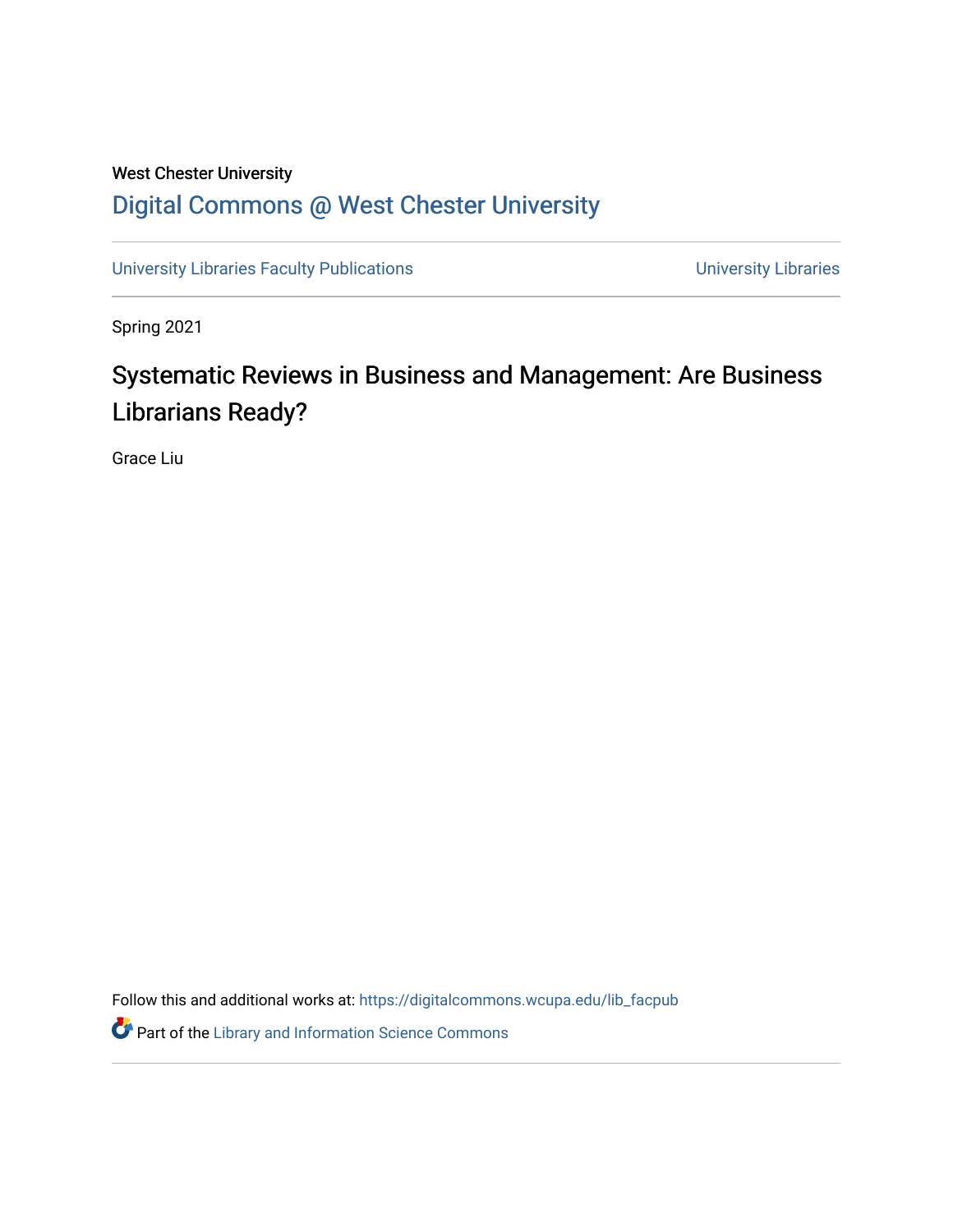# **Systematic Reviews in Business and Management: Are Business Librarians Ready?**

Grace Liu Assistant Professor/Business Librarian FHG Library, West Chester University [yliu@wcupa.edu](mailto:yliu@wcupa.edu)

In recent years, there has been a trending need for library support in systematic reviews beyond the health science and medical disciplines. Splenda (2020) at Carnegie Mellon University documented the library's first collaboration with Campbell Collaboration to extend the systematic review support to the business and management field. But how ready are business librarians in supporting systematic reviews? In this article, I would like to share my recent thinking about this topic and discuss how to get us prepared for this emerging role.

# **Librarians' Role in Systematic Reviews: What is Expected?**

Drawing upon the experiences in supporting systematic reviews in the medical field, a team of seven informationists developed a *Systematic Review Competencies Framework* and identified a set of six competencies for librarians involved in systematic reviews, which include systematic review foundations, process management and communication, research methodologies (systematic review standards and best practices), comprehensive searching, data management, and reporting (Townsend et al., 2017). Comparatively, the *Searching for Studies: A Guide to Information Retrieval for Campbell Systematic Reviews* (the "Campbell Guide") stressed the role of librarians in comprehensive searching and explicitly described the needs for the librarians' assistance in two mandatory areas of literature search, which is in line with the Methodological Expectations of Campbell Collaboration Intervention Reviews (MECCIR) Conduct Standards (Kugley et al., 2016; Methods Group of the Campbell Collaboration, 2019):

A. Ensure that **all** relevant databases have been properly searched, and searches for studies should be as extensive as possible.

The importance of the extensiveness of a literature search in a systematic review is self-evident. The Campbell Guide made a perfect analogy by comparing the information retrieval process in the systematic review to the data collection phase of a primary research study: "[It] requires the expertise of an information specialist or a librarian… A thorough and unbiased compilation of all potentially relevant studies is one of the key characteristics of a systematic review and if the literature located is unrepresentative of the population of completed studies, the remainder of the review process will be compromised" (Kugley et al., 2016, p. 8).

Making sure "all relevant databases have been properly searched" and that "searches for studies [be] as extensive as possible to reduce the risk of publication bias and to identify as much relevant evidence as possible" is a mandatory literature search conduct standard (Methods Group of the Campbell Collaboration, 2019, p. 8). The academic librarians are expected to advise researchers on:

a) all relevant databases to use;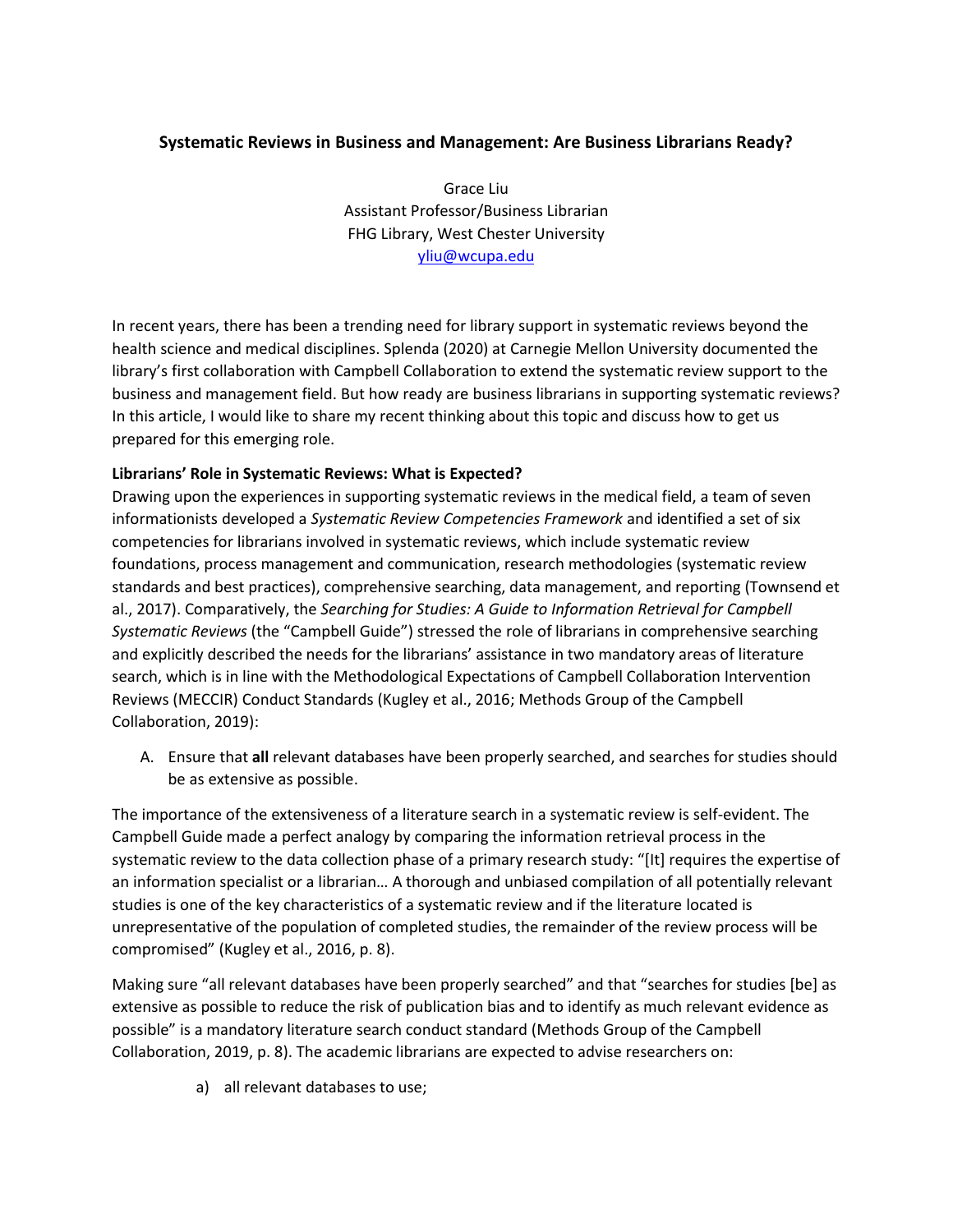- b) sources for grey literature (such as reports/dissertations/theses databases and databases of conference abstracts);
- c) potential duplications of sources;
- d) copyright issues related to downloading and using the databases or sources (Kugley et al., 2016; Methods Group of the Campbell Collaboration, 2019).
- B. Ensure that the search strategy is appropriate, adequate, justified, and reproducible.

An effective search strategy is necessary to ensure the retrieval of all relevant studies. Academic librarians are expected to assist researchers to:

- a) structure the search strategies around the main concepts, maximizing recall with a reasonable precision during database search, and ensure the correct use of search operators (AND, OR, NOT, etc.);
- b) develop a system of free-text terms (considering, for example, spelling variants, synonyms, acronyms, truncation, and proximity operators);
- c) offer a customized search strategy for each specific database and advanced search techniques with a thorough understanding of how the controlled vocabularies, commands, operators, expanders, limiters, and availability of search fields in a specific database works;
- d) justify the restrictions of the search strategy;
- e) document the search process "in enough detail throughout the process to ensure that it can be reported correctly in the review, to the extent that all the searches of all the databases are reproducible" (Methods Group of the Campbell Collaboration, 2019, p. 11).

Besides these mandatory conduct standards, the strategies for updating the searches for relevant databases are considered highly desirable. It is suggested that "the published review should be as up to date as possible. After the rerun of the search, the decision whether to incorporate any new studies fully into the review will need to be balanced against the delay in publication" (Methods Group of the Campbell Collaboration, 2019, p. 12).

#### **Challenges for Systematic Reviews in Business and Management**

Are business librarians ready to meet these expectations and take on the tasks of advising on all relevant databases and search strategies? Compared to the systematic reviews in health science and other science fields, systematic reviews in the business and management field face greater challenges. The most significant challenge is that the studies in business and management areas are often narrative and qualitative by their nature and have a higher level of subjectivity associated with the synthesis process. Researchers often do not accept a tight protocol, because it may inhibit the researchers' capacity to explore, discover and develop ideas (Tranfield et al., 2003). Business and management studies are often multidisciplinary with many intersections with economics, psychology, sociology, education, public administration, and even more diverse considering the content that is in industry-related segments such as healthcare, hospitality, manufacturing, retail, and entertainment. This situation poses challenges to identify relevant databases and, in many cases, searches across a wide range of databases become necessary. The subject headings, thesaurus system, and so-called controlled vocabularies are much less controlled in the business and management field. Reproducibility is a high standard to achieve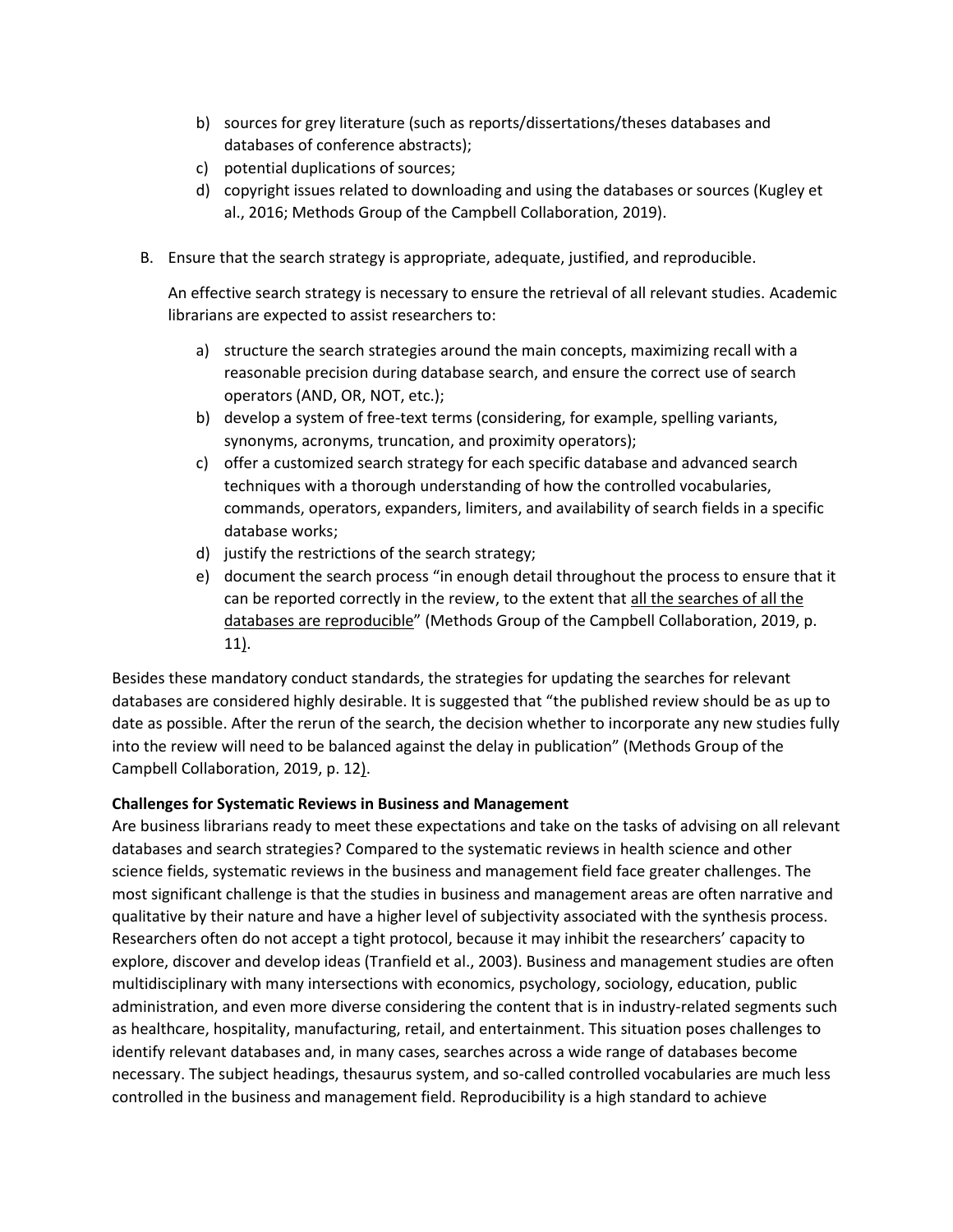considering the non-transparent search algorithm and constantly changing content in business databases. Besides, most business librarians do not have a whole team to rely on and get support for systematic reviews. The reality is that access to business databases is greatly constrained by institutional subscriptions. Not all libraries can afford to subscribe to Business Source Ultimate, although a greater number of libraries have access to Business Source Complete (BSC), for example. In facing these challenges, more fundamental work needs to be done to build an infrastructure and supportive network to get business librarians more prepared for systematic reviews.

#### **How to Get Business Librarians Ready?**

To meet the challenges of systematic reviews in business and management areas and get us ready for supporting systematic review requests, the following works can be done to build the infrastructure and the supportive network:

# **A. Conducting Journal-level Business Knowledge Mapping in Databases to Understand Where to Search**

*Utilizing high-impact journal rankings to identify the core databases for business systematic reviews.* Journal rankings such as Journal Impact Factor, CiteScore, SCImago Journal Rank provide a list of high-impact journals in business, management, finance, accounting, and economics subject areas. These journal titles can be used to identify the essential/core databases to use for business systematic reviews. Business Source Ultimate, Business Source Complete, and ABI/INFORM are considered comprehensive databases for business literature search. But how representative or how extensive these databases are for systematic reviews would still be a mystery until we can have a journal-level understanding of the database coverage. We cannot assume that the databases purported to be comprehensive are indeed comprehensive, especially for the coverage of full-text. For example, my early review of ProQuest Business Premium Collection (ABI/INFORM) in 2018 compared its journal titles with the 1st quartile (400 titles) of CiteScore titles under the management, business, and accounting categories and found about 80% of the titles' abstracts were included in ABI/INFORM. However, between 2000 and 2018, only 21% of the top 100 CiteScore journals and 33% of the top 400 CiteScore journals were covered by ABI/INFORM in full-text (Liu, 2018).

*Identifying the gaps of the core databases for high-impact journal coverage.* This gap is often more apparent for the most recent content due to the embargo period or the logistics to include the full-text or index into an aggregated database. In this case, publisher databases such as Emerald Insight, ScienceDirect, Wiley Online Library, Taylor & Francis Online, or publisher websites need to be included for business systematic reviews. For example, the Manufacturing & Service Operations Management is a 1st quartile journal under SJR ranking and No. 6 under strategy and management subcategory with the impact factor of 4.281. The full-text coverage of this journal in BSC delays 60 months. The index in BSC shows current, but the articles in the most recent issue included in the BSC were published a year ago online. From the publisher's (INFORMS: Institute for Operations Research and the Management Sciences) website, over 100 newly published articles listed under the "Articles in Advance" tab are not available in BSC (INFORMS, 2021).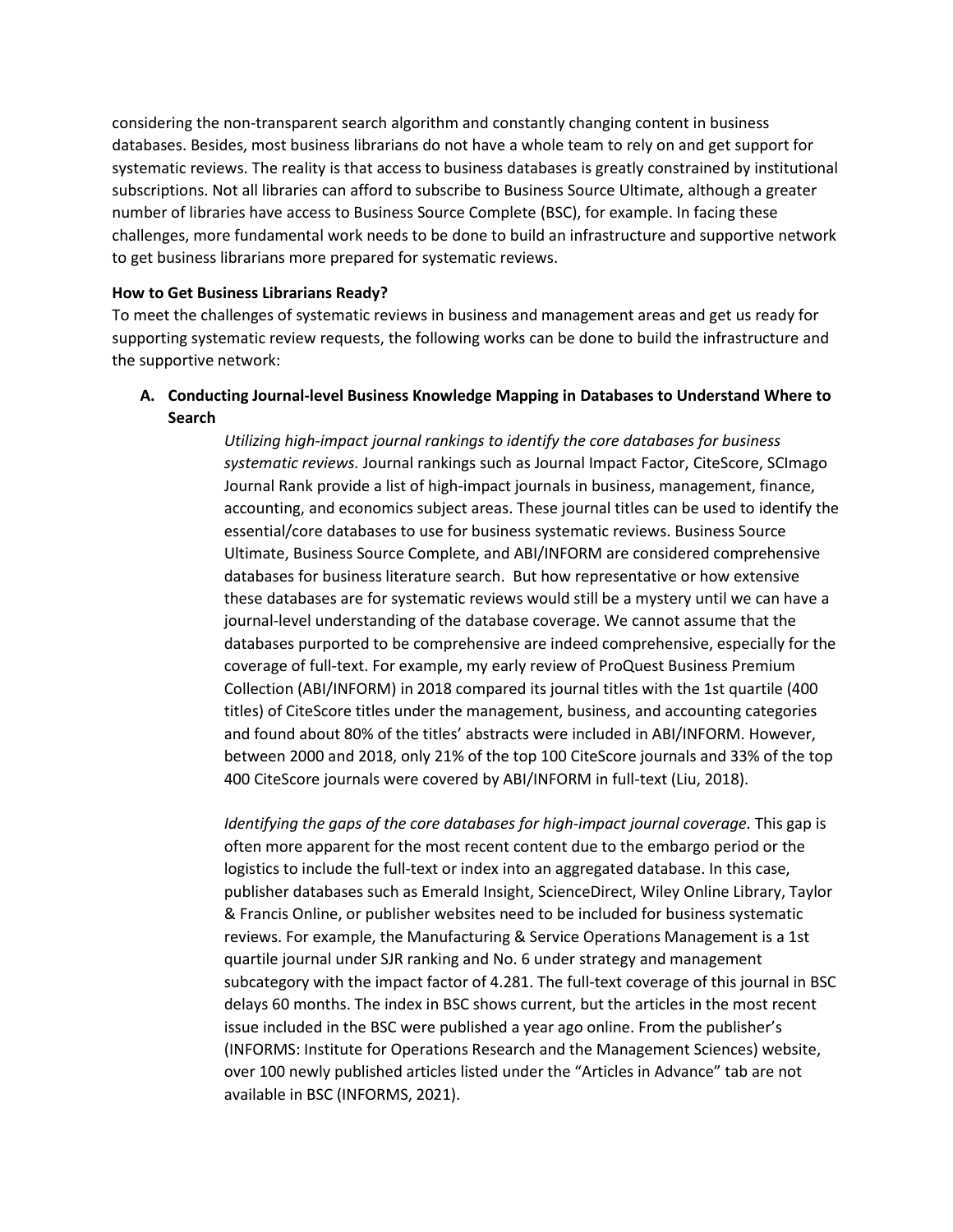*Developing a multidisciplinary database search approach.* Facing certain multidisciplinary business research topics, librarians need to develop an approach to extend the searches to other disciplines, which can include the combination of a) consulting subject experts; b) using subject-specific databases in other disciplines; c) using a multidisciplinary database such as Academic Search Ultimate; d) using publisher aggregated search interface such as EBSCO Host; e) using federated search tools, such as Google Scholar.

*Extending the journal-level knowledge mapping beyond the high-impact journals.* This is a more challenging task while it can potentially be done by reverse-mapping of the journal coverage of core databases and identifying the gaps with reference to journal directories with broader coverage, such as Directory of Open Access Journals and Ulrich Periodicals Directory. In this process, it is important to be aware of the low-quality journals, predatory journals, and journals with a high volume of retracted papers.

*Curating an extensive list of sources for grey literature.* The grey literature includes conference proceedings, government documents, unpublished research reports, white papers, working papers, internal documentation, theses and dissertations, presentations, etc. Splenda (2020) mentioned the following grey literature sources: "National Bureau of Economic Research (NBER) Working Papers, Bureau of Economic Analysis, Board of Governors – Federal Reserve, Federal Reserve Economic Data, American Economic Association Papers & Proceedings, Social Sciences Research Network (SSRN), Research Papers in Economics (RePEc), and The Conference Board" (p.3). Google Scholar is recognized as an effective tool for discovering grey literature, but researchers also found its gap and suggested it should not be used standalone for finding grey literature (Haddaway et al., 2015).

*Including Google Scholar and the other federated search solutions in the systematic reviews*. A recent informetric study investigated over 3 million sample citations of highly-cited documents and discovered that "Google Scholar found 88% of all citations, many of which were not found by the other sources, and [Google Scholar found] nearly all citations found by the remaining sources (89–94%). A similar pattern held within most subject categories" (Martín-Martín et al., 2021, p. 871). In the Business, Economics, and Management subject category (with the total citation of 235,338), Google Scholar found 88% of these citations as compared to Microsoft Academic (47%), Scopus (34%), Dimensions (32%), Web of Science (29%) and OpenCitations' COCI (19%) (Martín-Martín et al., 2021, p. 885). My test searches with the Manufacturing & Service Operations Management showed that Google Scholar was able to retrieve the most recent published online articles from the publisher's website, which were not included in BSC. Google Scholar seeks wide access to sensible web content, and its typical update frequency is several times a week (Google Scholar, n.d.), so it might be a more effective tool than library databases to find more recent article indexes. Researchers need to carefully consider including Google Scholar as a safety net to fill the gap of subscribed databases.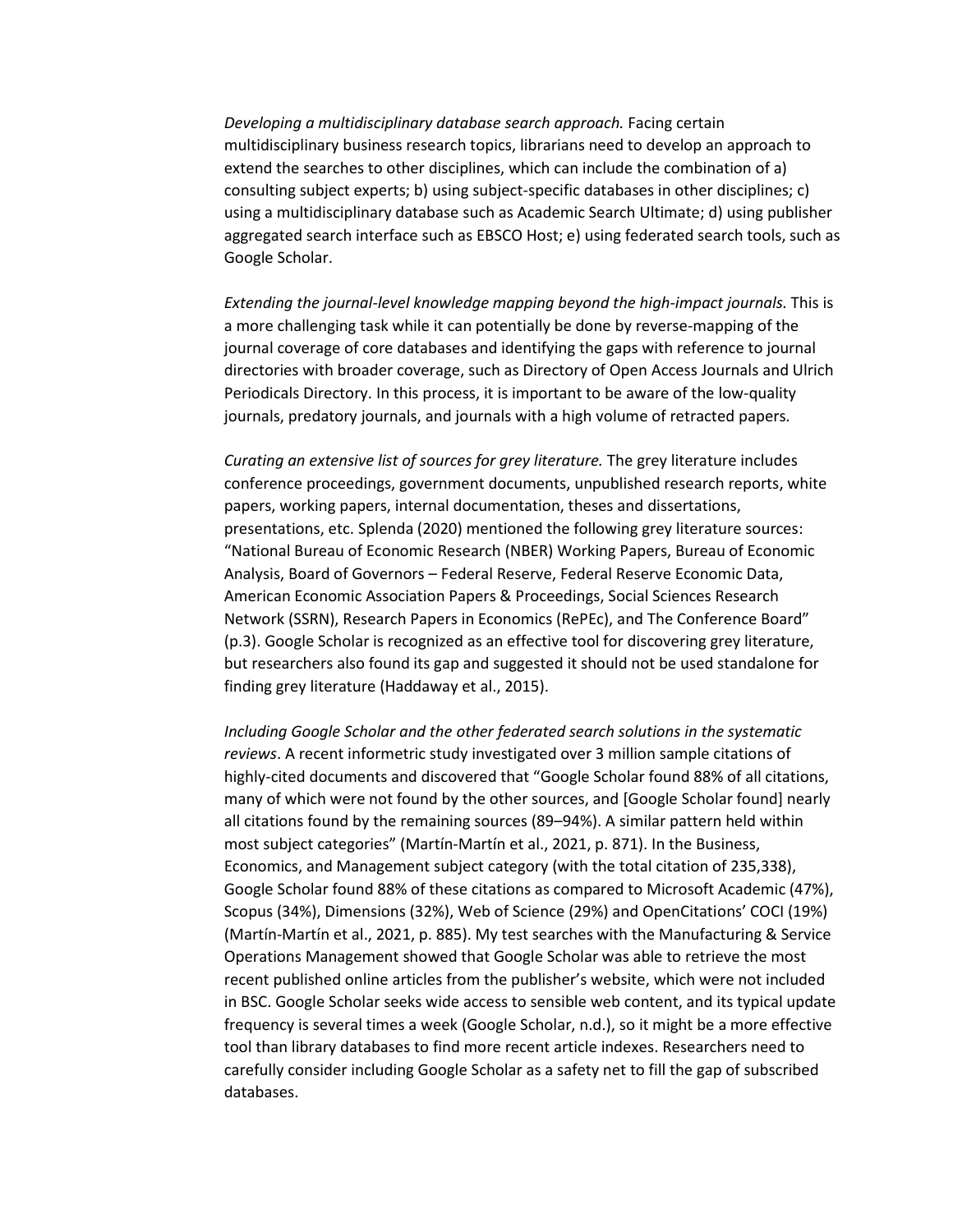*Incorporating other sources, research tools, and techniques.* The Campbell Guide is explicit about using hand-searching, citation tracking, web searching, literature in other languages, personal contact to extend the database search and minimize bias during the information retrieval phase. Although book chapters are mentioned in the database searches, the Campbell Guide is not explicit about using library catalogs or incorporating print books or ebooks to complement the literature search. Researchers may need to make their judgment call and make justifications when books or book chapters are excluded from their literature search.

# **B. Experimenting with Database Search Engines and Different Search Options to Understand How to Search**

*Understanding how to transform the research questions to key concepts and develop an open system of key search terms and phrases.* The iterative nature of literature searches indicates that the search terms must be an open and flexible system that allows pearl growing and a shift of focus if necessary. The traditional approaches of constructing one query to find all may need to be examined for its effectiveness in discovering all related literature. It is also necessary to understand how search terms work with the thesaurus systems and applied expanders (i.e. equivalent subject or related words in BSC) in databases. We also need to be aware of the institutional default setup for expanders and limiters in databases and make sure its exclusion or inclusion is well-documented to ensure the reproducibility of the search.

*Developing customized and advanced search techniques for an individual database.*  Expert search techniques are one of the core skills of librarians. This requires a thorough understanding of how the controlled vocabularies, commands, operators, expanders, limiters, and availability of search fields in each database works. Without an in-depth understanding of how a search engine works, the extensiveness of the search can be comprised. However, understanding how a search engine works is not an easy task, including the search engines in library databases. Sometimes, we need to go beyond the information available from the search "Help" page and do our own experiments to understand the why behind the results. For example, when searching BSC, what is the difference between searching [tourism industry], [tourism AND industry], [Tour\* AND Industry], and ["tourism industry"]. You may find that truncation search [Tour\*] ends up with fewer results than not using a truncation because EBSCO search engines apply a generic default thesaurus to searches and it doesn't work together with truncation searches (EBSCO, 2018a). Test searches can be run like [tourism AND industry] NOT [tourism industry] to understand the gap between searching the two phrases. The searchers may find that EBSCO phrase search [tourism industry] has applied a default proximity search N5 but can be customized by the institution's administrators (EBSCO, 2018b). In the case that databases allow customization, it is critical to document the default institutional setup to ensure the search is reproducible. The constant changes in the search functionalities in databases also require librarians to not solely rely on their previous search knowledge (EBSCO, 2018a). They need to be aware of the potential changes and keep themselves up-to-date about these changes in functionalities.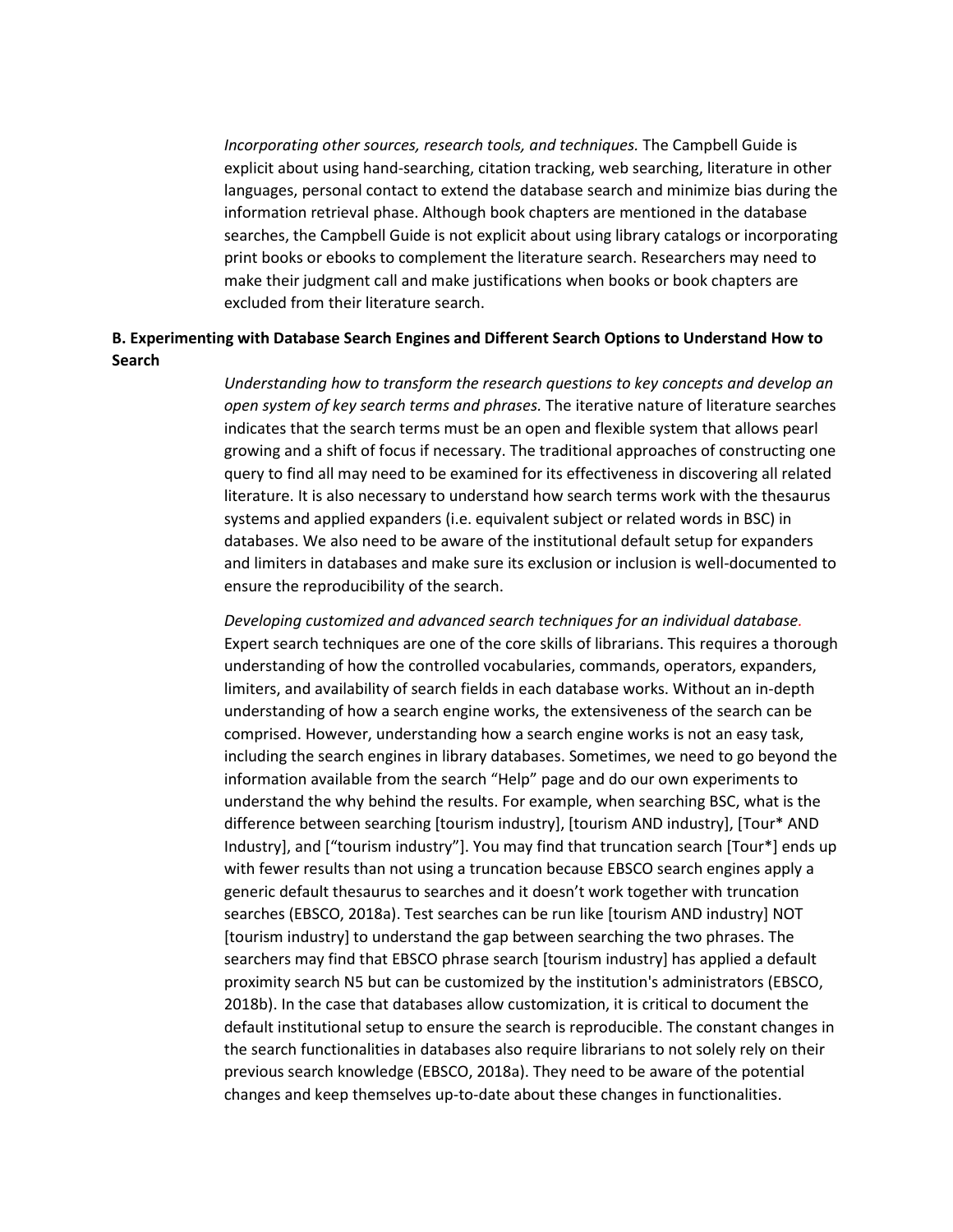*Experimenting searches with Google Scholar and other federated search tools.* The lack of transparency in search algorithms of federated search engines and the changing dynamics of the content makes the reproducibility of the searches less possible. Some hidden rules can hardly be discovered without an intentional experiment. For example, the Advanced Google Scholar search offers two options for where the words occur: "anywhere in the article" or "anywhere in the title of the article". The "anywhere in the article" search works with Boolean operator symbols "OR" and "-", but does not work with AND NOT (Lin et al., 2020). It uses automatic stemming and does not recognize truncation symbols and does not allow the use of parentheses to group words (Booleanstrings, 2018). However, the "anywhere in the title of the article" search does not recognize Boolean search operators at all. It considers AND, OR, NOT as a search term. The search is also verbatim and does not have automatic stemming, even for plural forms. For example, for allintitle search, you will find different search results for the following search terms:

| Google Scholar Search Term                | Number of results including |
|-------------------------------------------|-----------------------------|
| *The search is conducted on 4/21/2021.    | citation without            |
|                                           | duplication                 |
| allintitle: tourism industry innovation   | 256                         |
| allintitle: tourism industries innovation | 34                          |
| allintitle: tourism industry innovations  | 48                          |
| allintitle: tourism industrial innovation | 31                          |
| allintitle: tourism industry innovative   | 128                         |
| allintitle: tour industry innovation      | 4                           |
| allintitle: tour industry innovations     | 1                           |
| allintitle: tourist industry innovation   | 27                          |
| allintitle: tourist industry innovations  | 2                           |
| allintitle: tourist industry innovative   | 23                          |

This means that we probably have not used the Google Scholar allintitle search to its full potential which can yield a considerable number of relevant articles with combined search results and is much less overwhelming than regular Google Scholar "anywhere in the article" search.

*Developing strategies for updating searches.* The search update is highly desirable due to the often long publication cycles. Most of the research tools provide a function that allows users to set up an alert for specific search terms. However, more comprehensive approaches need to be developed to coordinate the search updates with different databases and search tools and to tackle instances such as a Google Scholar title search where the search cannot be done with a single constructed search query.

*Monitoring the development of bibliographic data sources and federated search engines.* Elsevier's Scopus and Clarivate Analytics' Web of Science are the most influential bibliographic research tools but they are very selective in their content coverage (Visser et al., 2021). An increasing number of free bibliographic record sources beyond Google Scholar are available,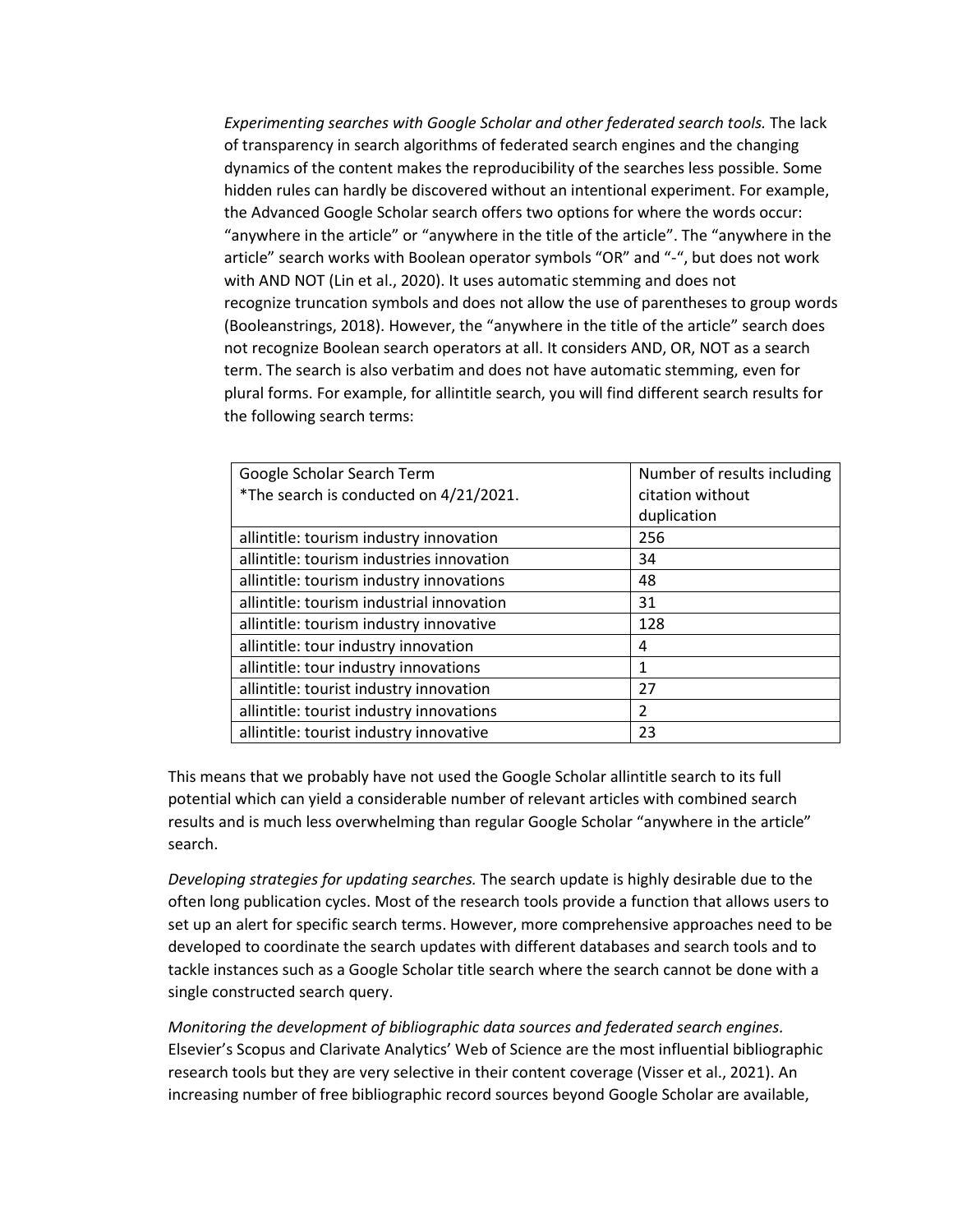such as Dimensions (https://app.dimensions.ai/discover/publication), Microsoft Academic (https://academic.microsoft.com/home), Crossref (https://search.crossref.org/), Semantic Scholar [\(https://www.semanticscholar.org/\)](https://www.semanticscholar.org/), and JURN ( [http://www.jurn.org\)](http://www.jurn.org/). Each of these research tools has its distinctive features and advantages in assisting subject-related scholarly research. More efforts are needed to follow up with the development of the AI-powered search tools and understand how to incorporate them into the systematic review process.

### **C. Promoting a More Disciplined Approach for a Literature Search and Systematic Review**

Systematic review often follows a highly structured and disciplined approach. The systematic review standards and guidelines provide granular level guidance to ensure the systematic review is extensive, transparent, and reproducible. Researchers who have not developed a structured or disciplined approach for their literature search would find the systematic review standard very challenging. Some researchers intend to use a systematic review or meta-analysis research design, but their practices of literature searches fall short of the high standard of systematic reviews. Also, due to various reasons, researchers may be reluctant to seek external search advice for their systematic reviews. In these situations, helping researchers develop a more disciplined approach for a literature search and even techniques to improve the productivity of a regular literature review may be helpful, for example, suggesting researchers use a search log to keep track of their searches, use a synthesis matrix to organize research findings, use a critical appraisal checklist to evaluate scholarly articles, follow systematic review protocols if needed, use citation management software, etc. Such efforts will scaffold researchers' self-efficacy and help them build their confidence in conducting a comprehensive literature search and systematic review on their own. As an example of this type of effort, this is a[n infographic guide](https://library.wcupa.edu/lit_rev_pa) that I recently created for students in the doctoral public administration program who need to conduct comprehensive literature reviews for their dissertations.

#### **D. More Collaborations**

The essential work that I discussed above can hardly be done by a single librarian, while any small effort from any one of us would add up to build the infrastructure that one day can benefit us all. The PRESS (Peer Review of Electronic Search Strategies) for systematic reviews is an example of how collaborative effort can make a difference. The further development of evidence-based guidelines for a systematic review in business and management areas requires extensive collaboration among researchers, academic business librarians, and information specialists. Eventually, I am hopeful that the real sense of systematic reviews that breaks down the barriers of institutional subscriptions can be achieved one day with more cross-institutional collaborations and collaboration with information providers.

#### **References**

Booleanstrings. (2018). *Should you trust all Google tip sheets?* <https://booleanstrings.com/2018/04/23/should-you-trust-all-google-tip-sheets/>

EBSCO (2018a). *Why do truncation (\*) searches sometimes return fewer results?.* [https://connect.ebsco.com/s/article/Why-do-truncation-searches-sometimes-return-fewer](https://connect.ebsco.com/s/article/Why-do-truncation-searches-sometimes-return-fewer-results?language=en_USS)[results?language=en\\_US](https://connect.ebsco.com/s/article/Why-do-truncation-searches-sometimes-return-fewer-results?language=en_USS)